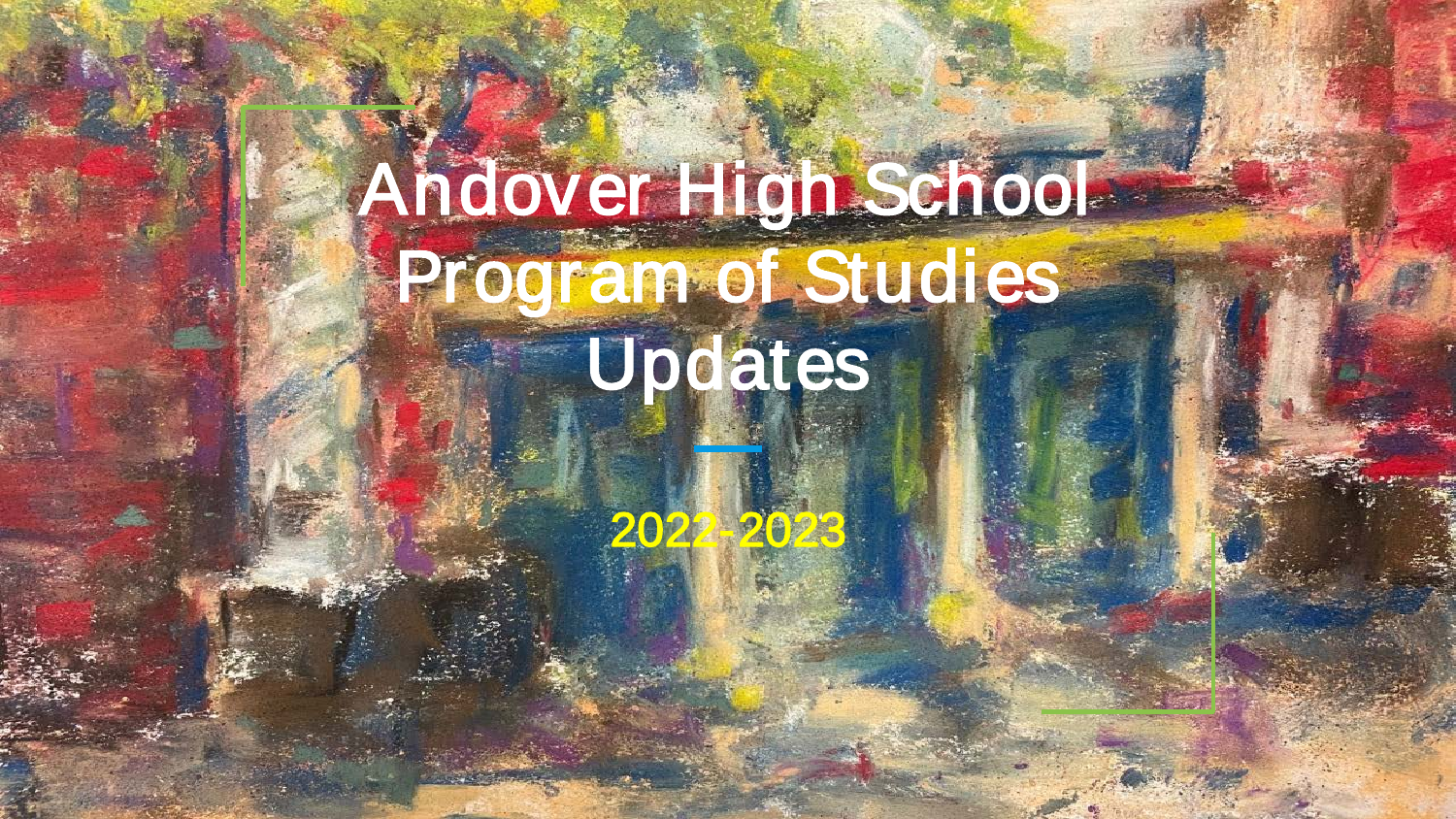### CS - Com putin g Coach

pg. 11

#### ● Formerly an Independent Study Offering

Computing Coaches provide programming students assistance in debugging programs, as well as analysis programs. The coaches provide feedback to the teacher if students are struggling as well as assisting students who might fall behind. Computing Coaches learn to read someone else's code and develop debugging tools and skills which makes them better able to find their own errors and makes them better programmers. **Prerequisite: Intro to Java**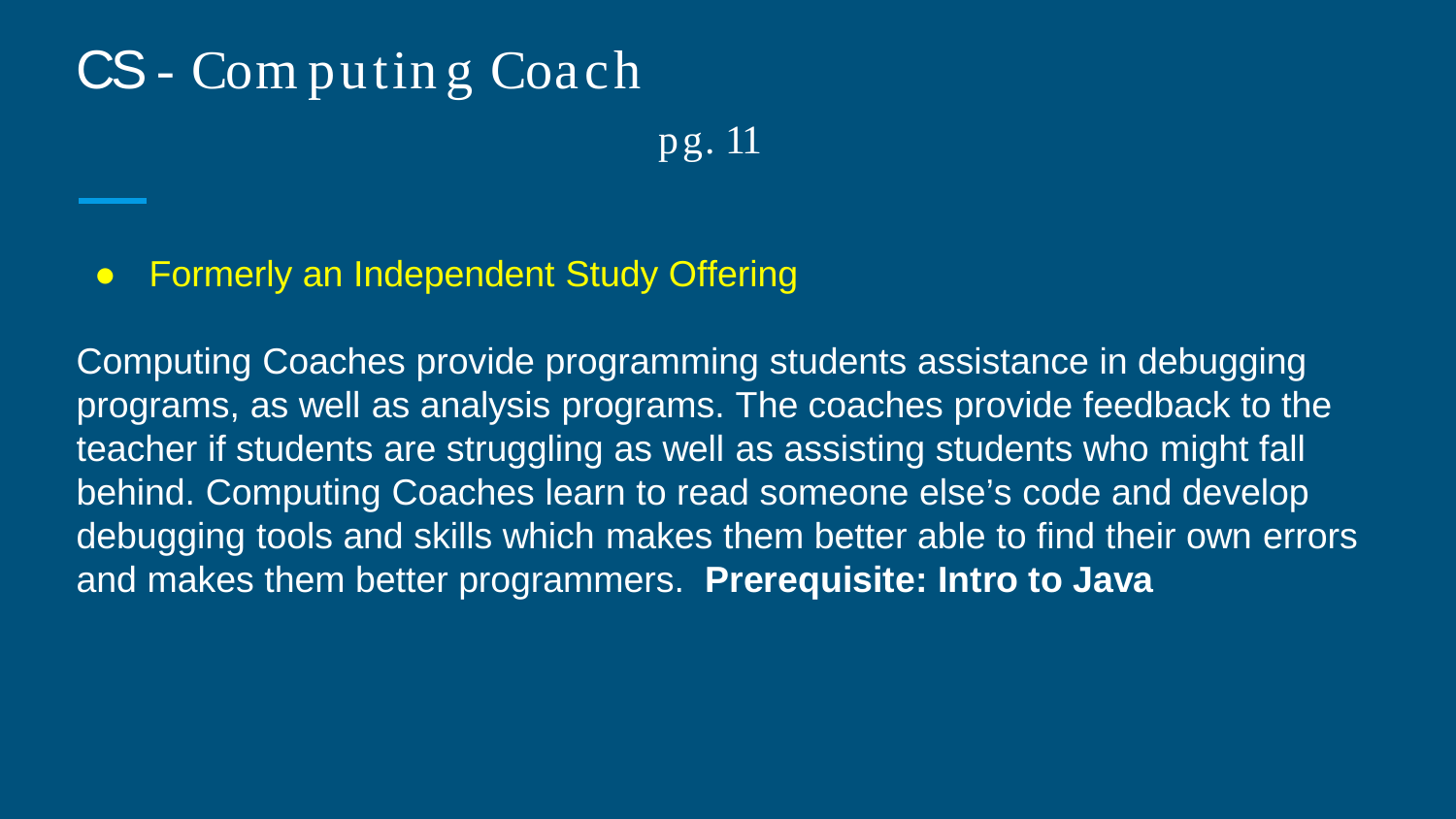#### dLI-Advertising  $& Social Media Marketing$  pg. 14

This course will explore the world of advertisement and social media marketing. We will begin with an explanation of the nature of advertising, its role in the marketing mix and its application to the needs of business enterprises. We will identify target markets, introduce essential digital marketing strategies, and observe practices that are common in today's marketing profession. We will explore the strategies behind social media marketing in today's economy. Students will participate in learning experiences that engage them in these topics through conversations, collaborative activities, projects and presentations. The course will also examine the planning, implementation and measurement of an integrated marketing campaign. Students who take this course are eligible to become members of the DECA Business and Marketing Organization and compete at the District Competition. *Prerequisite: Introduction to Business Course; This course is open to grades 10-12, and designed as an advanced course.*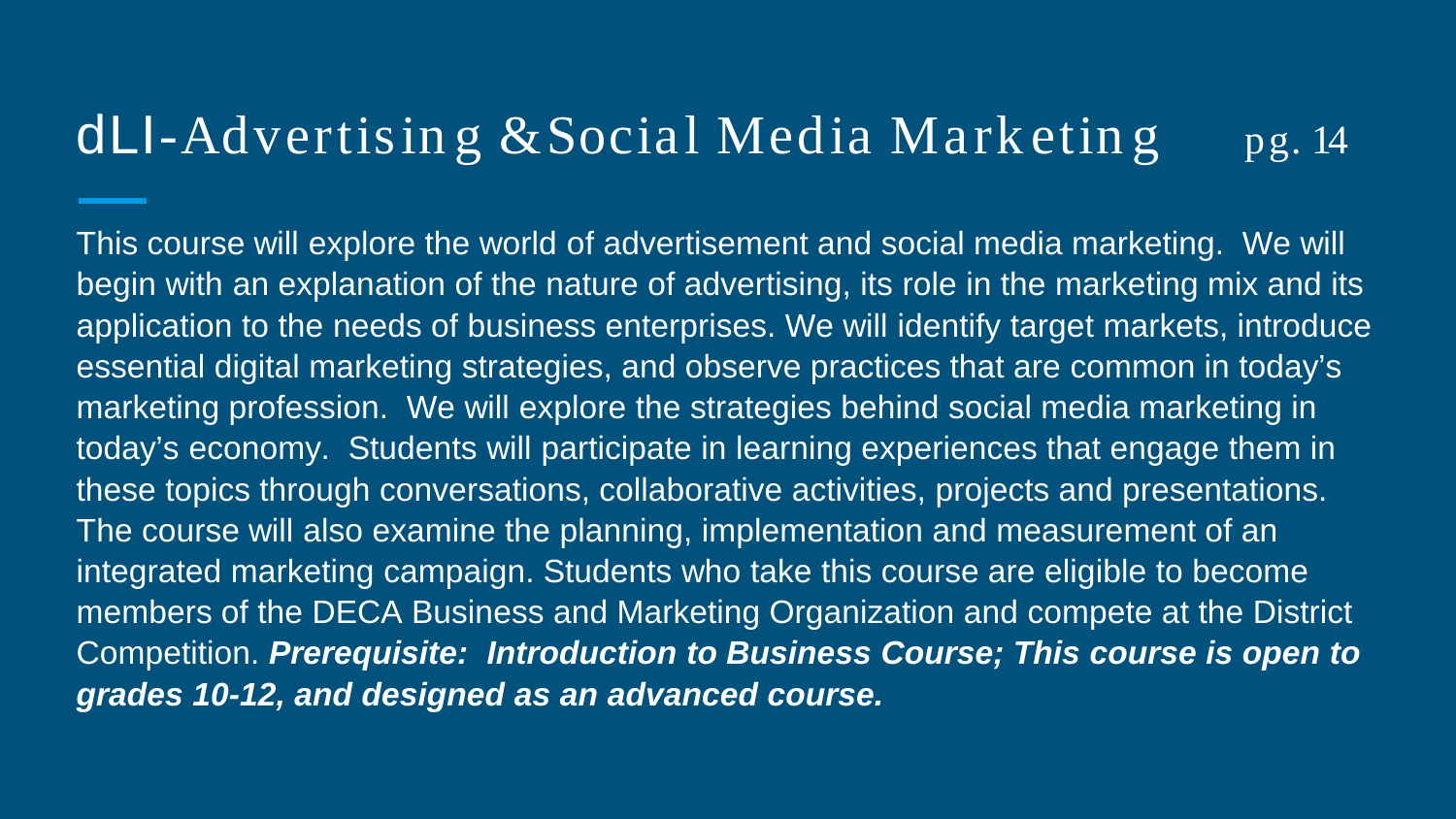# EN-Iden tity in Literature pg. 26

#### ● Course title change from **Multiple Identities in Text**

The intersectionality of individuals' multiple identities influence the ways in which we understand and interact with the world. Our race, ethnicity, culture, gender, age, religion, sexual orientation, political beliefs, socio-economic security, and nation of residency all coalesce to form our unique identity. This multi-level course seeks to explore the myriad identities people possess through the critical study of classic and contemporary fiction, non-fiction, drama, poetry, art, music, and film. Students will be asked to examine not only the diverse identities of characters and writers, but also the ways in which students' own identities influence their understanding of others, themselves, and the world around them.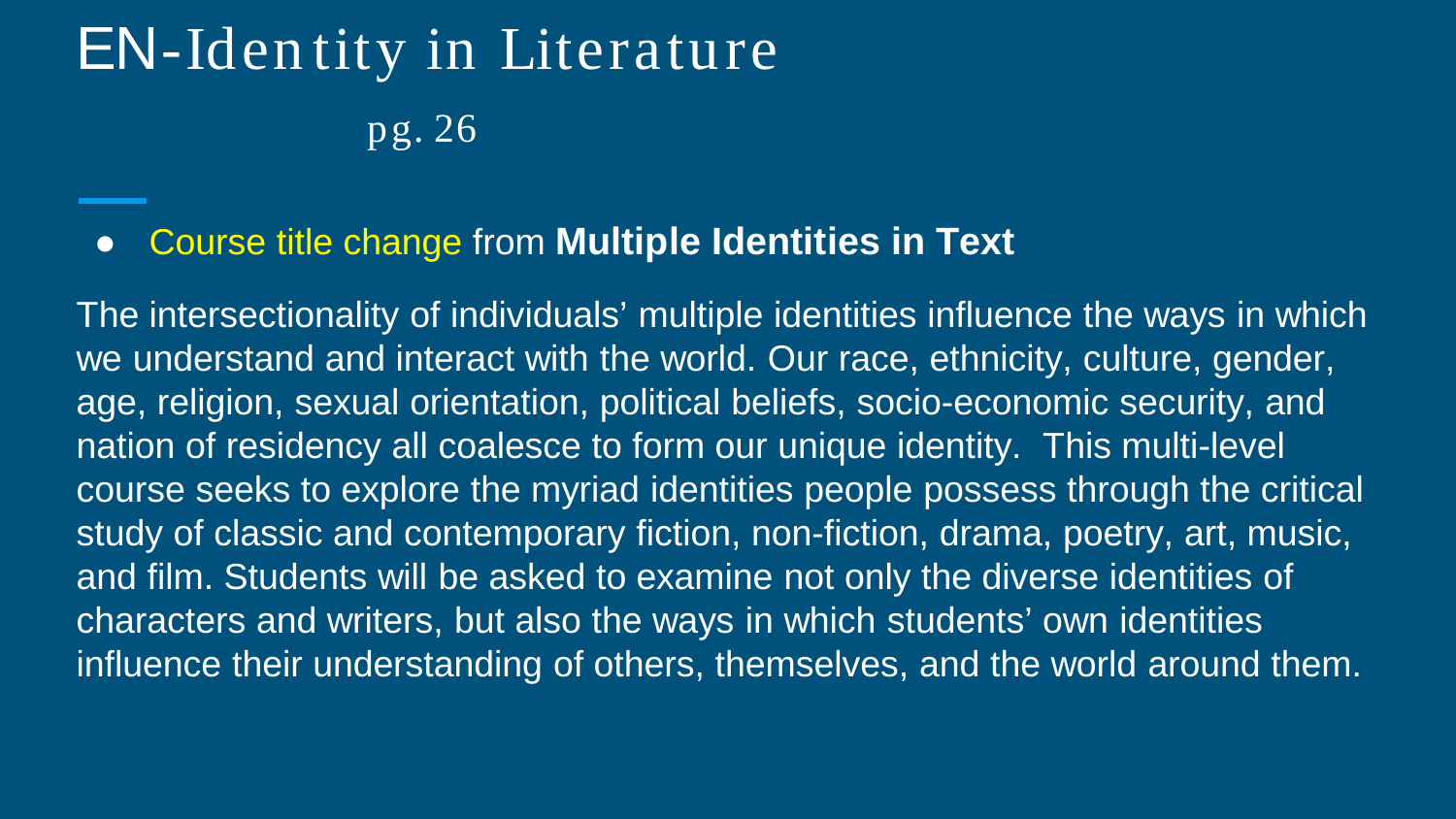### EN-In tro to Podcastin g

pg. 29

The **Intro to Podcasting** elective course is designed to introduce students in **grades 10-12** to the world of podcasting. This course will engage students who are eager to improve their speaking and listening skills and/or establish their interests in creating their own podcasts. However, this course is not just for students who are outgoing and desire to capture their own voice through podcasting. Students will also learn what goes on behind the scenes in podcast creation, including audio and sound production, editing, script writing, branding and marketing, research, and more. Most fans of podcasts only consider the host/s, but in reality, it takes an entire team to execute a quality audio show.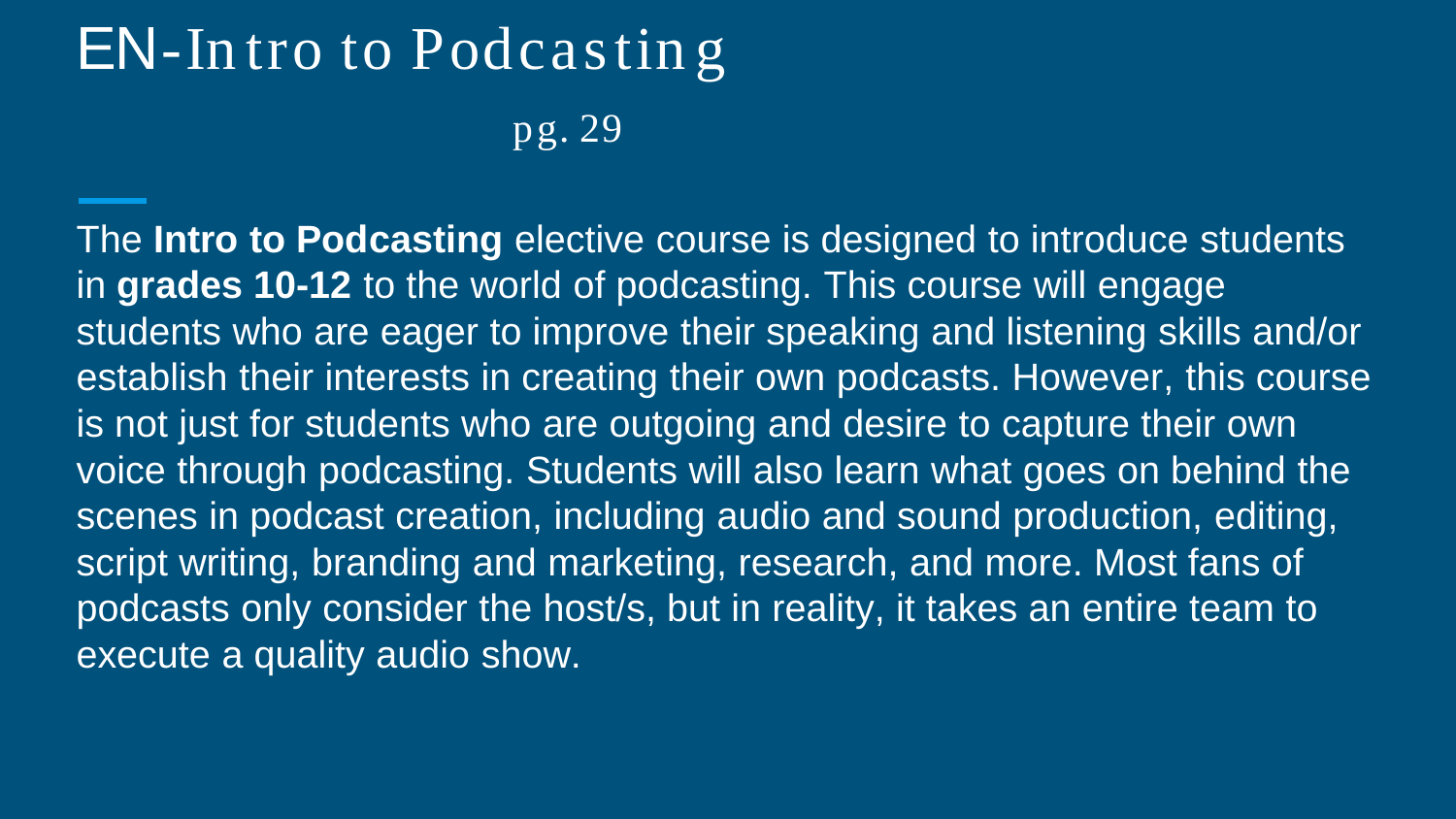# FA- Percussion En sem ble

pg. 33

This course is designed for percussionists in grades 9-12. This course focuses on music literacy and percussion performance technique. Students in this class will study and perform on all percussion instruments and be expected to read notated music accurately. Students will perform percussion ensemble music and marching percussion (drumline) cadences 3-4 times per school year at band concerts, school, and community events. Prior middle school percussion experience is preferred, but not required. Students are encouraged to enroll in this course year after year to continue to advance their performance skills and musical knowledge.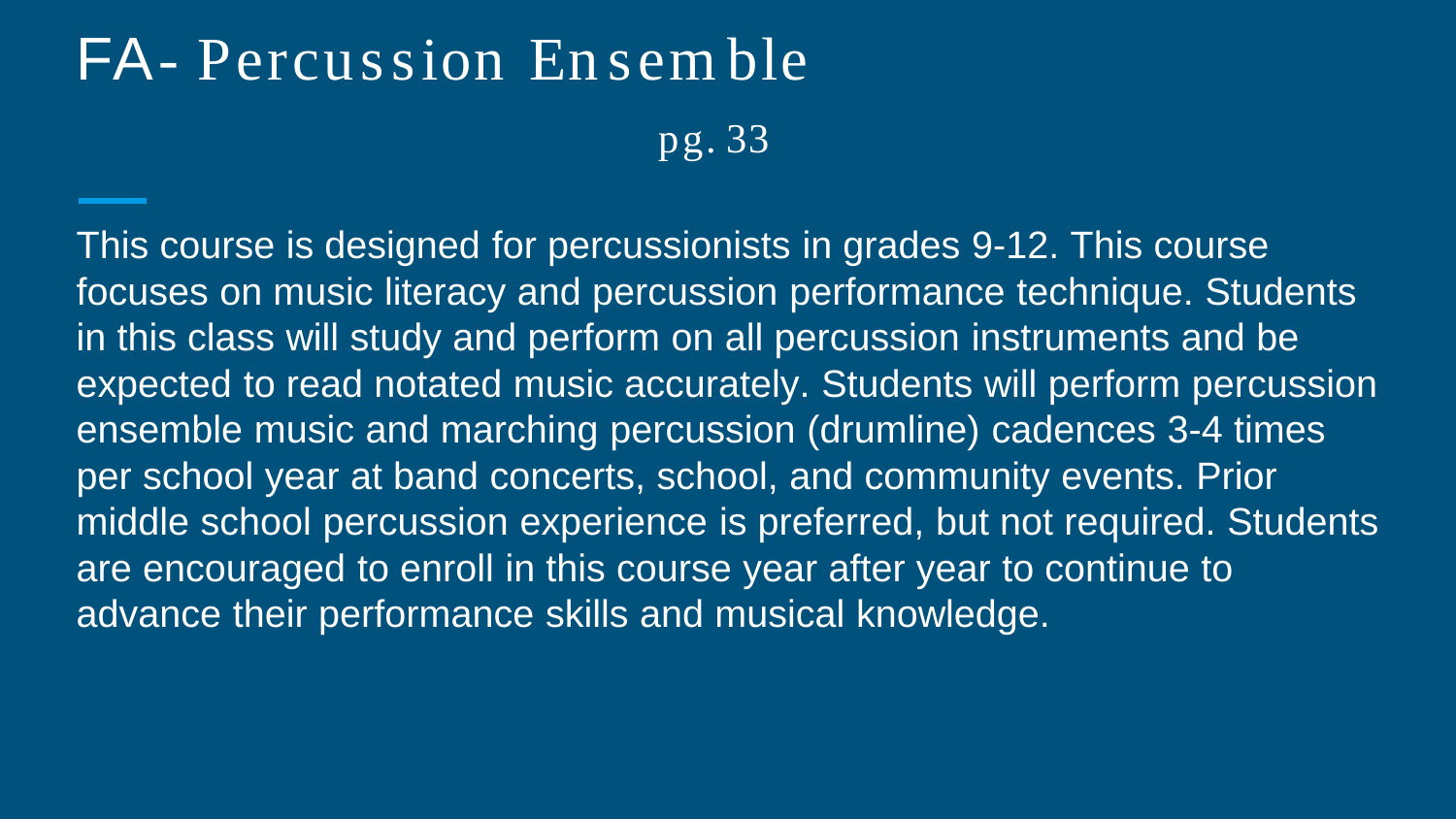# FA- Begin n in g Pian o & Guitar pg.34

#### ● Course title change from **Beginning Instruments**

This course is designed to allow high school students (9-12) with minimal or limited training to begin playing an instrument. This course allows students who wish to learn piano or guitar. Students will learn music theory and performance skills.Open to Grades 9-12.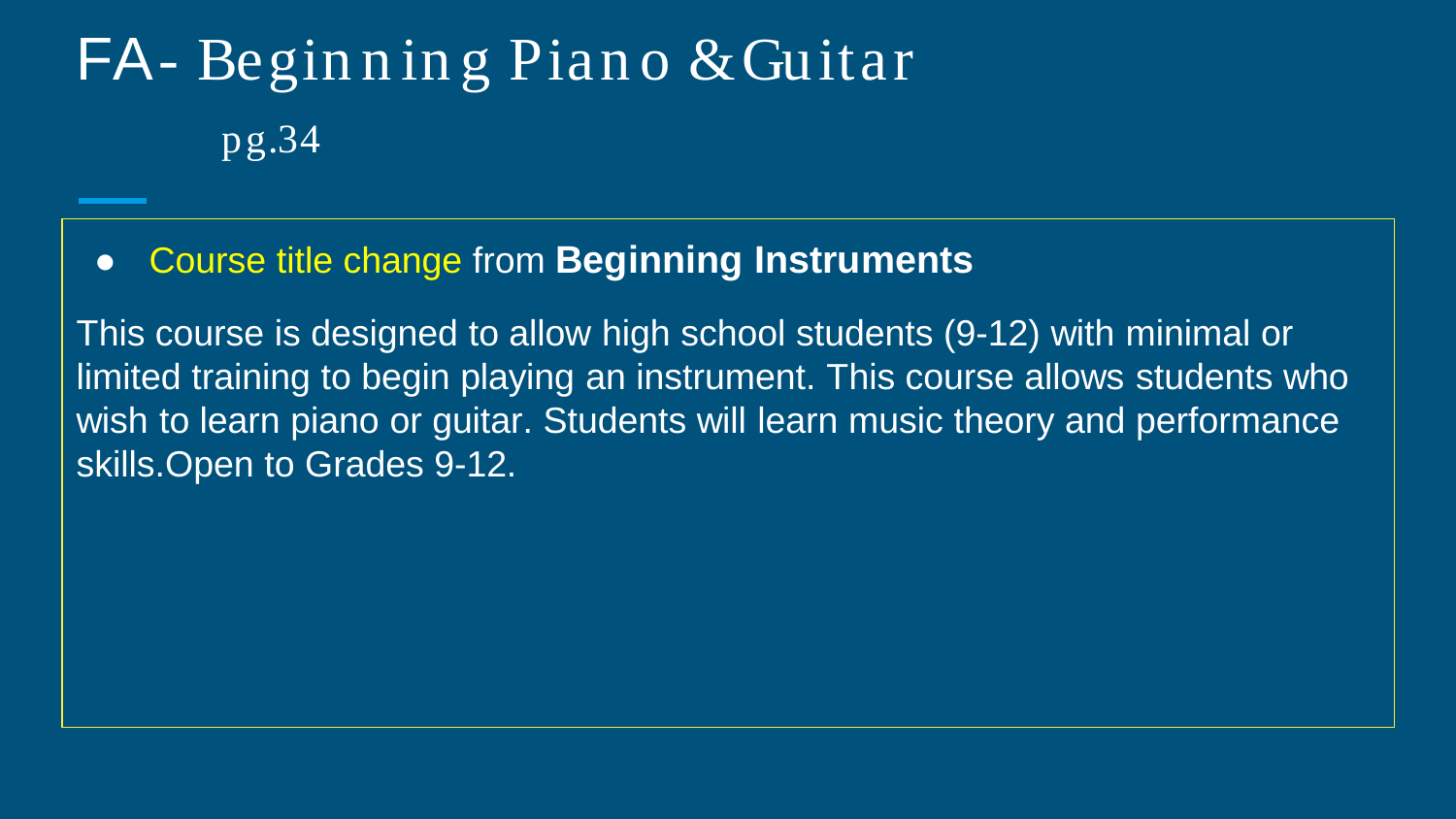### FA- **Chromatics: A Cappella** pg. 37

#### ● Course title change from **Gold N'Blues A Cappella**

**Chromatics** is Andover High's audition-only A Cappella group. Students develop their skills as musicians and vocal techniques through A Cappella and pop repertoire. A Cappella students rehearse weekly and perform in yearly competitions and festivals. Attendance and participation in all rehearsals and performances will be required to receive a passing grade. **Students should not request this course on their Course Selection Sheet; they will be assigned after group selection. It is strongly encouraged that students be enrolled in Concert or Chamber Choir.**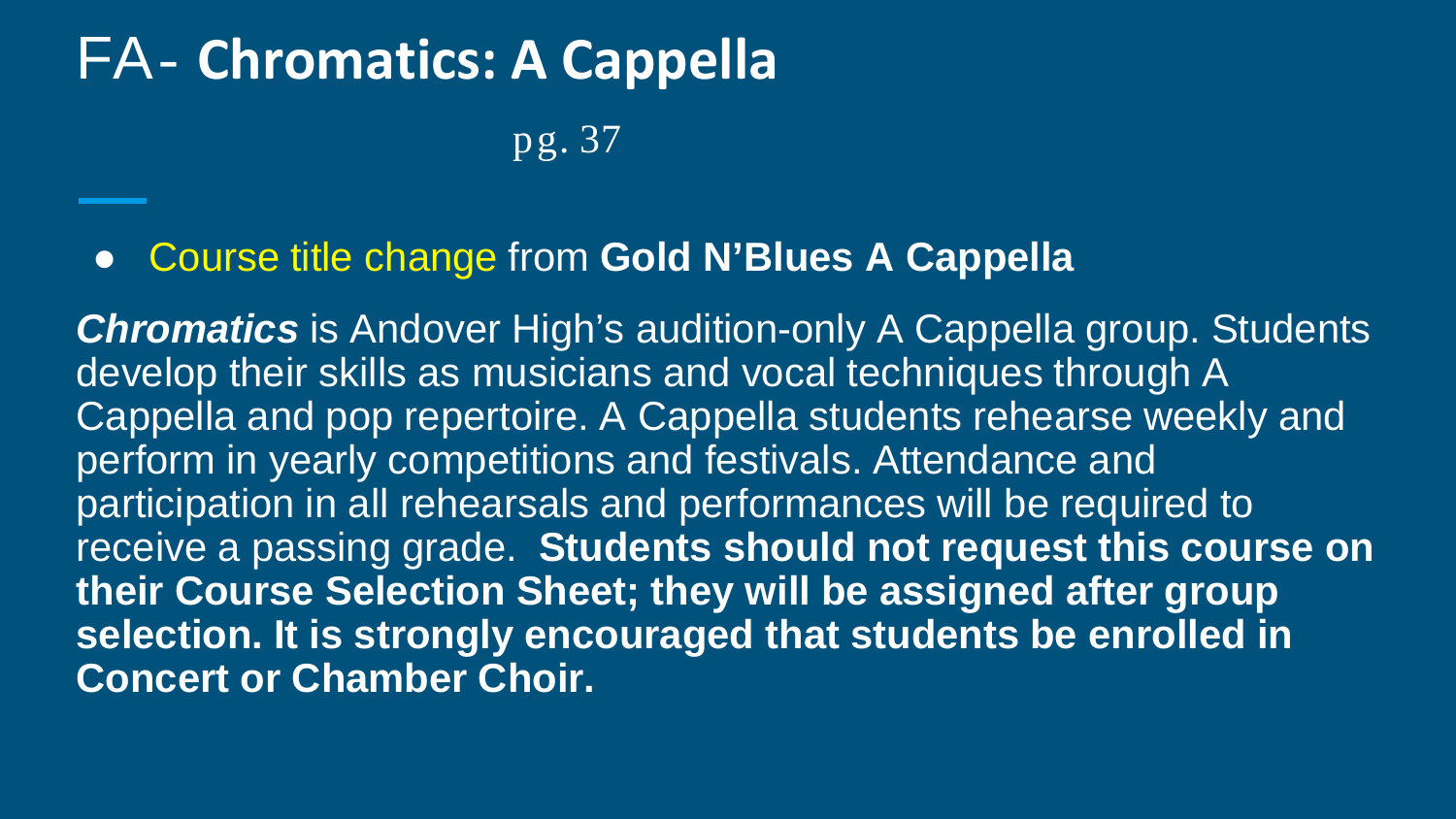### FA- **AP 2-D Art & Design**

pg. 40

In this college-level course, students create a portfolio of work to demonstrate inquiry through art and design and development of materials, processes, and ideas over the course of a year focusing on two-dimensional work. Portfolios include finished works, process documentation, and written information about the work presented. Students submit portfolios for evaluation based on specific criteria, which include skillful synthesis of materials, processes, and ideas and sustained investigation through practice, experimentation, and revision, guided by questions. The course will be graded with assignment rubrics for goals related to individual prompts. As this course will meet simultaneously with Portfolio I students, AP 2-D Art & Design students will have additional requirements related to visual documentation and writing about the work which they create. (**Formerly Portfolio II) Prerequisites: 1.5 credits in Fine Arts Courses and Portfolio I.**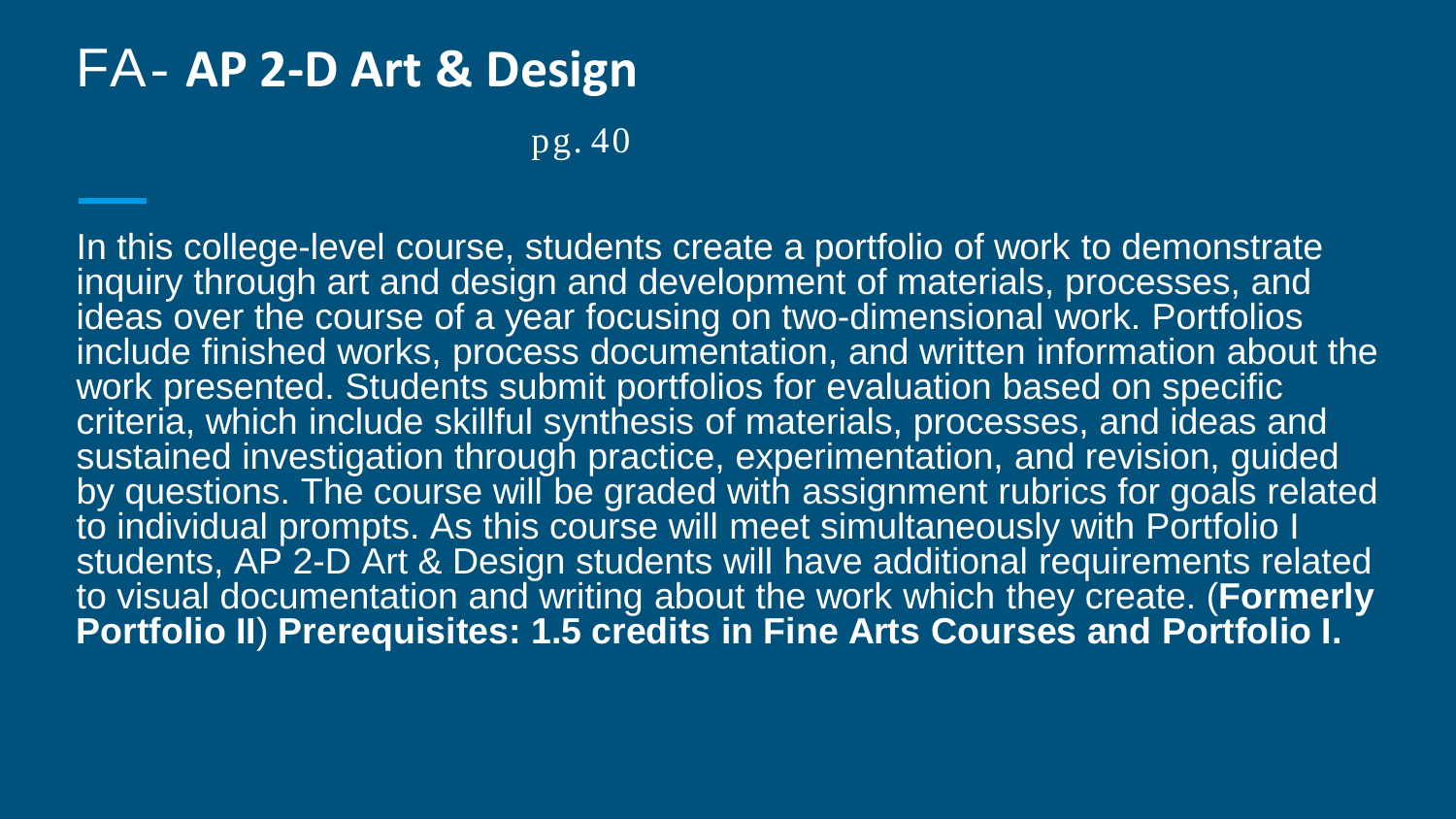### MA - Data Scien ce

pg. 49

#### Offering as  $\frac{1}{2}$  credit course

Introduction to Data Science is a new course designed to teach students to reason with, and think critically about data. This course will introduce students to the main ideas in data science through tools such as Google Sheets, Python,<br>Data Commons and Tableau. Students will learn to be data explorers in projectbased units, through which they will develop their understanding of data analysis, sampling, correlation/causation, bias and uncertainty, probability, modeling with data, making and evaluating data-based arguments, the power of data in society, and more! At the end of the course students will have a portfolio of their data science work to showcase their newly developed abilities. **Prerequisite: CP Algebra II**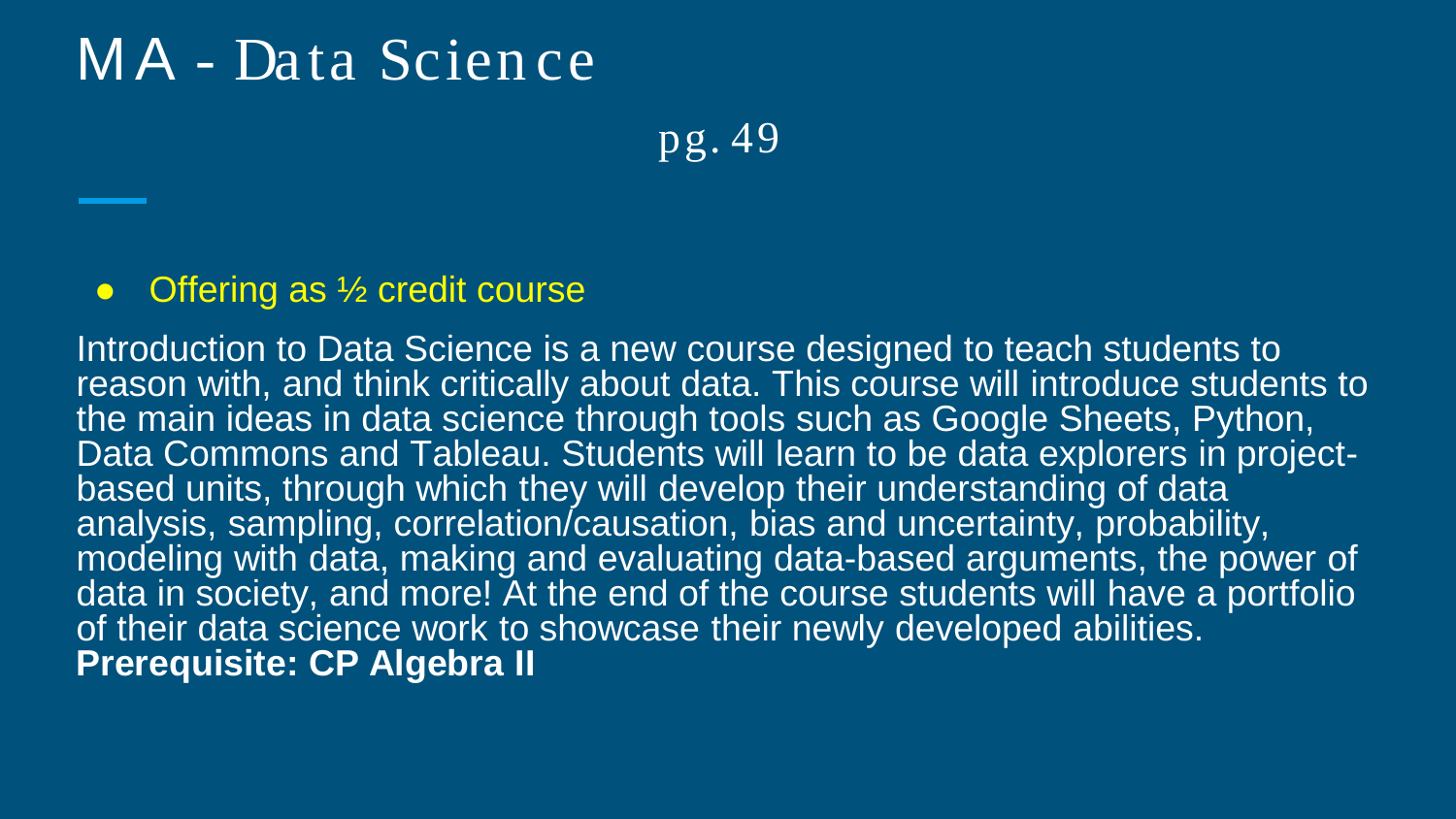# PE - Un ified Physical Activities pg. 56

#### ● Course will replace the Community Service PE Buddy Mentor class

This course provides students an opportunity to work cooperatively and socially to participate in physical fitness, modified games and lifetime sports, leadership and wellness activities. This class emphasizes the cognitive, affective and psychomotor growth of all participants. Lessons enhance working together in small groups to feel confident and positive when working on new goals and activities. Engaging in all physical education activities alongside peers with and without different abilities, helps foster a true inclusive Physical Education class environment along with friendships. **Seniors Only.**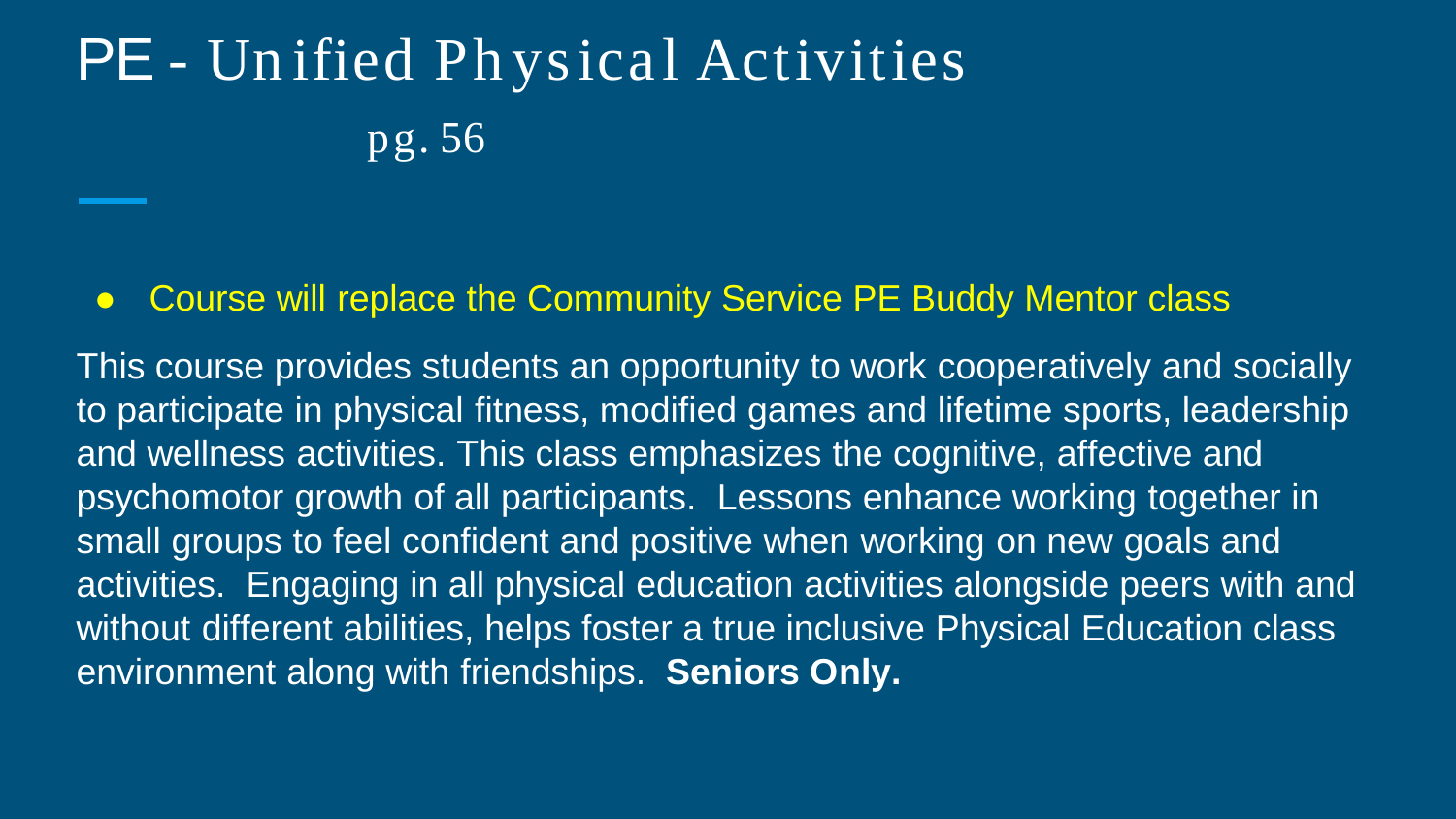### $SC - XExplore Mechanical Engineering$  pg. 69

● Course title change from Exploring Civil & Mechanical Engineering & update description

This course is the next step of the Engineering Design scope and sequence. In this course, students take a deeper dive into the wonder and complexities of mechanical engineering. Students will experience a unique studio learning model developed by Nuvu Studio in Cambridge, MA through a rigorous, iterative design process. The dynamic studio framing creates a playground for curious exploration outside of students' knowledge and comfort zone to develop wildly creative solutions.